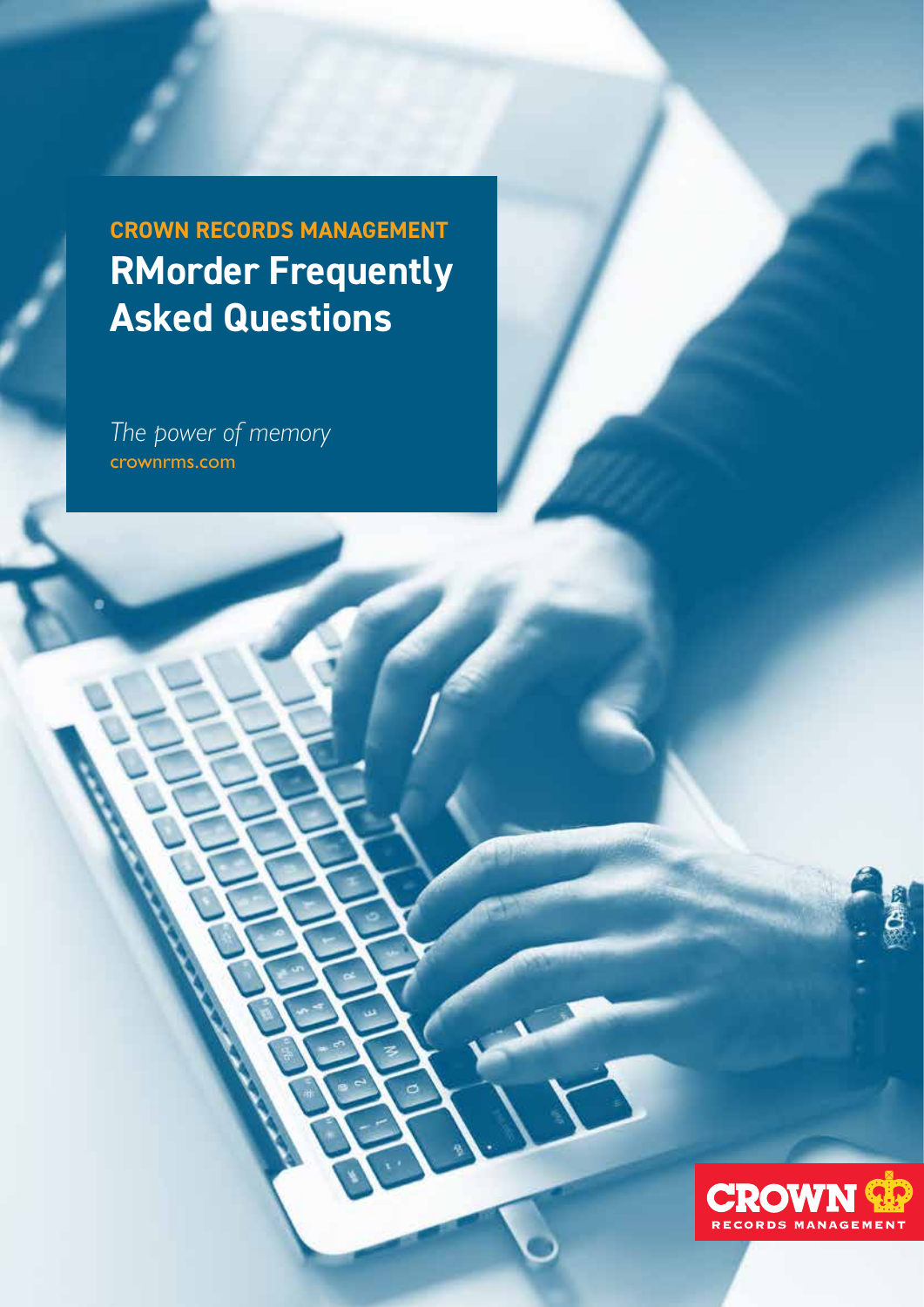# **RMorder Frequently Asked Questions**

### **What is RMorder?**

RMorder is Crown's new website for managing records, ordering deliveries and collections. It is a user-friendly web-based platform, and the efficiency of the site eliminates the need to request Crown services via phone calls or email.

#### **What can I do with RMorder?**

With RMorder, you can do the following:

- Access your records inventory with two (2) simple search engine options.
- Manage internal records before Crown collects the items.
- Maintain metadata via customizable profiles.
- Add customizable data entry forms with field heading using your internal terminologies.
- Allows quick and efficient online orders to be placed with Crown.
- Administrators can choose to approve or reject web orders if an order approval and rejection model has been set up by Crown.
- Offers the ability to request and download scanned images of hardcopy paperwork or "Scan on Demand".

# **Will RMorder work on all types of internet browsers?**

RMorder can be accessed and used on any browser available. However, the following internet browser are highly recommended:

- Microsoft Edge
- Google Chrome

# **Is there a minimum Operating System (OS) requirement to run RMorder?**

No, RMorder has no minimum Operating System (OS) requirement and can work on PC-based products running in both Windows and Mac OS.

#### **Can I access RMorder on a mobile device?**

If you require mobile access, we can provide on-demand access via Google Play Store and iOS App Store. Please contact local Crown representative.

#### **Is internet access required for RMorder?**

Internet access is needed to gain access to RMorder.

#### **How can I log-on to RMorder?**

Please click the URL for your country (see lists below) and select the correct Record Center. Enter your designated USERNAME and PASSWORD.

| <b>Country</b>       | <b>URL</b>                       | <b>Record</b> |
|----------------------|----------------------------------|---------------|
|                      |                                  | <b>Center</b> |
| <b>Bahrain</b>       | https://rmorder03.rminteract.com | <b>EURMS</b>  |
| <b>Botswana</b>      | https://rmorder03.rminteract.com | <b>EURMS</b>  |
| Cambodia             | https://rmorder06.rminteract.com | <b>INBDC</b>  |
| China                | https://rmorder08.rminteract.com | <b>HKSHA</b>  |
| Dubai                | https://rmorder03.rminteract.com | <b>EURMS</b>  |
| Hong Kong            | https://rmorder08.rminteract.com | <b>HKSHA</b>  |
| India                | https://rmorder06.rminteract.com | <b>INBDC</b>  |
| Indonesia            | https://rmorder10.rminteract.com | <b>IDJKT</b>  |
| Ireland              | https://rmorder02.rminteract.com | <b>GBRMS</b>  |
| Italy                | https://rmorder03.rminteract.com | <b>EURMS</b>  |
| Japan                | https://rmorder12.rminteract.com | <b>JPTKO</b>  |
| Macau                | https://rmorder08.rminteract.com | <b>HKSHA</b>  |
| Malaysia             | https://rmorder05.rminteract.com | <b>MYKLP</b>  |
| Mongolia             | https://rmorder08.rminteract.com | <b>HKSHA</b>  |
| New Zealand          | https://rmorder04.rminteract.com | <b>NZRMS</b>  |
| Philippines          | https://rmorder07.rminteract.com | <b>PHMNL</b>  |
| Singapore            | https://rmorder09.rminteract.com | <b>SGSIN</b>  |
| South Africa         | https://rmorder03.rminteract.com | <b>EURMS</b>  |
| South Korea          | https://rmorder07.rminteract.com | <b>PHMNL</b>  |
| Sri Lanka            | https://rmorder06.rminteract.com | <b>INBDC</b>  |
| Taiwan               | https://rmorder08.rminteract.com | <b>HKSHA</b>  |
| <b>Thailand</b>      | https://rmorder05.rminteract.com | <b>MYKLP</b>  |
| United Kingdom       | https://rmorder02.rminteract.com | <b>GBRMS</b>  |
| <b>United States</b> | https://rmorder01.rminteract.com | <b>USRMS</b>  |
| Vietnam              | https://rmorder06.rminteract.com | <b>INBDC</b>  |